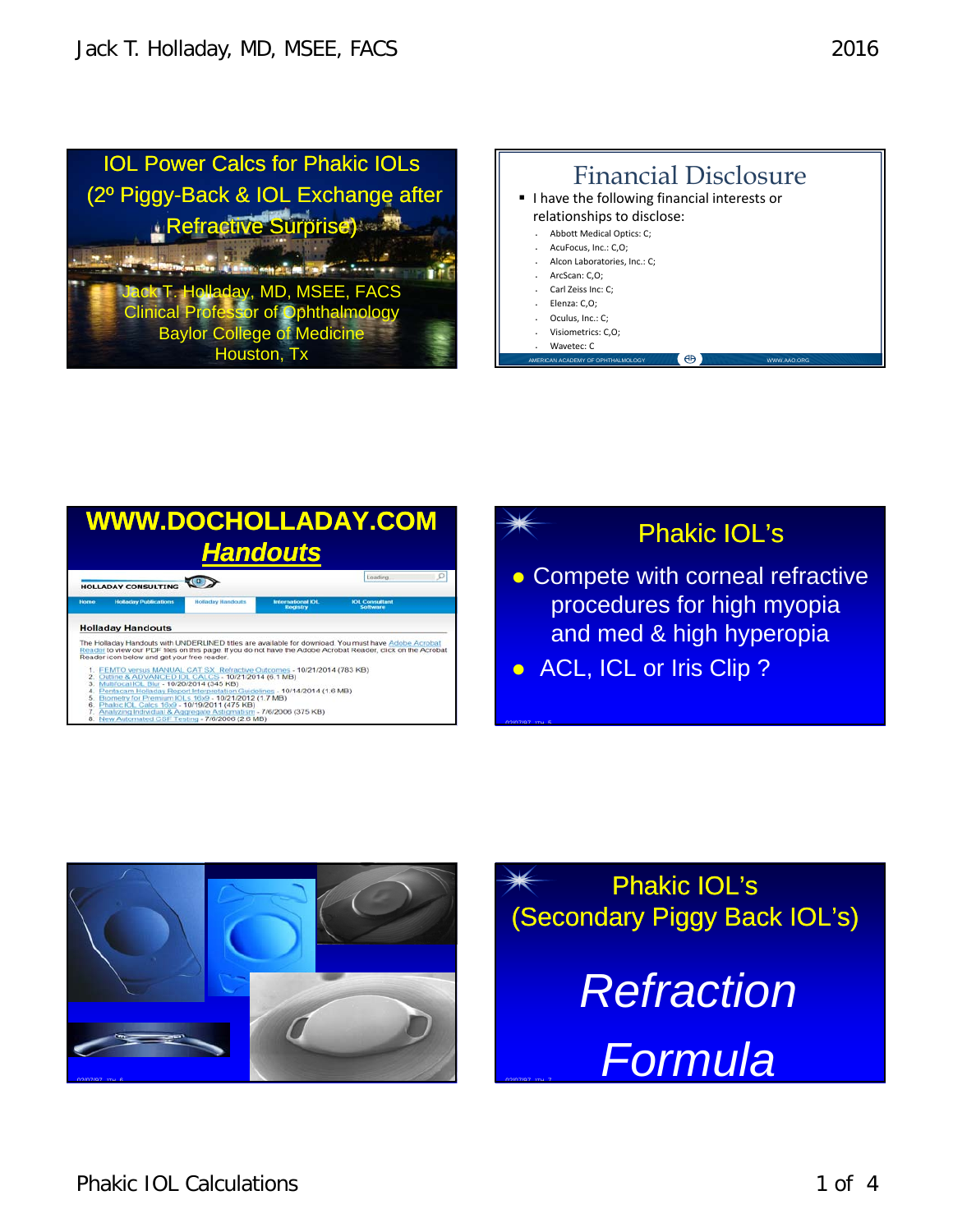#### Refraction Formula (Axial Length not required)

- **O** Phakic IOL
- **8** Secondary Piggy-Back IOL
- **8** Aphakic IOL

02/07/07 JTH 8

10*2/07/07 דם* 10

02/07/07 JTH 12

### Phakic IOL Calculation Input Variables

- Refraction and Vertex
- Keratometry

02/07/07 JTH 9

02/07/07 JTH 13

- Desired Refraction
- Predict ELP (ACD) Effective Lens Position

# Phakic IOL Calculations  $\bullet$  + IOL's to Specs  $\sim$  1.5 to 1 - IOL's to Specs ~ 1.0 to 1 Approximation only



# Phakic IOL Calculation Input Variables *Refraction and Vertex* **Soft Contact Lens** @ Vtx = 0 w Small Over-Refraction (< ± 2 D) is most accurate.

### Effective Lens Position (ELP) OLD ACD

- Verisye Avg ELP = 4.27 mm
- AACD  $(20 y/o) = 3.60 mm$

**AACD + 0.67 mm = ELPx**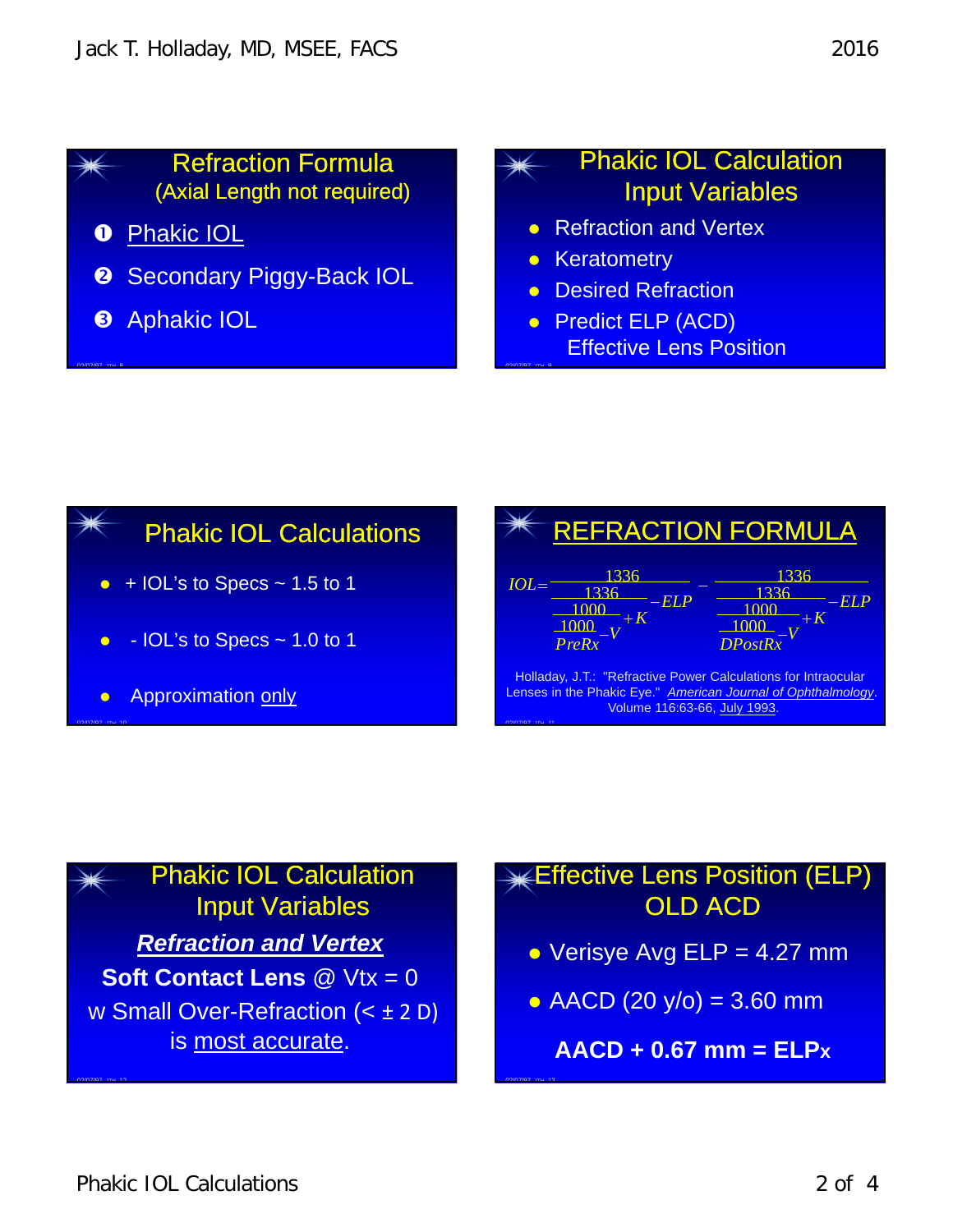**Effective Lens Position (ELP)** OLD ACD

- $\bullet$  Visian ICL Avg ELP = 4.00 mm
- AACD  $(20 y/o) = 3.60 mm$

02/07/07 JTH 14

02/07/07 JTH 16

**AACD + 0.40 mm = ELPx**

| ∉Effective Lens Position (ELP)<br><b>OLD ACD</b><br>• Visian ICL Avg ELP = 4.00 mm         |                                                                                                                                                                                                          |                                                                                                                                               |                                                                                                                                                                                |  |  |  |  |  |
|--------------------------------------------------------------------------------------------|----------------------------------------------------------------------------------------------------------------------------------------------------------------------------------------------------------|-----------------------------------------------------------------------------------------------------------------------------------------------|--------------------------------------------------------------------------------------------------------------------------------------------------------------------------------|--|--|--|--|--|
| Table of Recommended Visian ICL Overall Diameter by<br>White to White and ACD Measurements |                                                                                                                                                                                                          |                                                                                                                                               |                                                                                                                                                                                |  |  |  |  |  |
| 02/07/07 mil                                                                               | White to White (mm)<br>< 10.5<br>10.5-10.6<br>$10.5 - 10.6$<br>10.7-11.0<br>11.1<br>11.1<br>$11.2 - 11.4$<br>$11.5 - 11.6$<br>$11.5 - 11.6$<br>$11.7 - 12.1$<br>12.2<br>12.2<br>$12.3 - 12.9$<br>$>= 13$ | ACD (mm)<br>All<br>$\leq 3.5$<br>>3.5<br>AII<br>$\leq 3.5$<br>>3.5<br>AII<br>$\leq$ = 3.5<br>>3.5<br>AII<br>$\leq$ =3.5<br>>3.5<br>AII<br>All | <b>Recommended ICL Length</b><br>Not Recommended<br>Not Recommended<br>12.1<br>12.1<br>12.1<br>12.6<br>12.6<br>12.6<br>13.2<br>13.2<br>13.2<br>13.7<br>13.7<br>Not Recommended |  |  |  |  |  |

# **X**The Holladay IOL Consultant "Windows" Data Base Program for

Standard and Advanced IOL Calculations

| <b>Pre Op Data</b>                                                                                                                                                                  | PIB                                                                                                                                                                       |
|-------------------------------------------------------------------------------------------------------------------------------------------------------------------------------------|---------------------------------------------------------------------------------------------------------------------------------------------------------------------------|
| Patient: 101 Phokin<br><b>ID: 1111</b><br>Current Age: 22 Sex: M<br>PreOp Date - m: 3 d: 13 y: 36<br>OD<br>Surgeon: Example, Iman                                                   | PreOp Date - m: 0 d 13 y 96<br>OS<br>Surgeon: Example, Iman                                                                                                               |
| Calculation Type:                                                                                                                                                                   | <b>Calculation Type</b>                                                                                                                                                   |
| C Standard IOL (Cataract Removal) Filling: C in Films C and Chang                                                                                                                   | C Standard IDL (Cataract Removal) (Chevrolet Constitution Constitution                                                                                                    |
| G Other Calculations -> Click Here                                                                                                                                                  | G Other Calculations -> Click Here                                                                                                                                        |
| Tgt. Ret: 0.5<br><b>F</b> Toro JOL Power Calc                                                                                                                                       | Tot Ret<br>T" Toric IOL Calc.                                                                                                                                             |
| <b>F</b> Brocal IOL Power Calc.                                                                                                                                                     | F Bilocal IOL Calc                                                                                                                                                        |
| Fire existing condition<br><b>F</b> PaOP Pathology<br>IT Previous Rk, Prk, Alk, Lask<br><b>C. Keratonoman</b><br><b>Citizen of Burdeler</b><br><b>F Silicone in Vitreous Cavity</b> | Pse existing condition<br><b>IT PheOP Pathology</b><br>F Previous Rk, Pd., All., Lask<br><b>F</b> Keywoodrass<br><b>F Scienal Buckle</b><br>E Silicone in Vitreaux Cavity |
| <b>Refraction</b><br>$18^{90}$ VDc $12$<br>Pat 15<br>$\mathbb{R}$                                                                                                                   | <b>Religion</b><br>Ref. 15.5 0.75 30 90 VDc 12                                                                                                                            |
| UCVA: 20/600 - Hor white to white: 12.1<br>BCVA: 20/16 =<br>K1 425 @ 90 K2 42 @ 0                                                                                                   | BEVA: 20/20 = UEVA 20/600 = Hor white-to-white 12.5<br>K1 4225 (8 90 K2 42 @ 0                                                                                            |
| <b>Ultrasoured Immit</b>                                                                                                                                                            | <b>Ultracound front</b>                                                                                                                                                   |
| AustLen 28.5                                                                                                                                                                        | Axial Lers 28.8                                                                                                                                                           |
| Phakio ACD: 16<br>Phakic Lens Thick [4.5]                                                                                                                                           | Phakic ACD: 3.7<br>Phokic Lens Thick (45                                                                                                                                  |
|                                                                                                                                                                                     |                                                                                                                                                                           |
| Cancel   ENV<br><b>OK:</b>                                                                                                                                                          | <b>JDL Calculation</b><br>Lena Setupi<br>Help <sup>1</sup>                                                                                                                |

02/07/07 JTH 17